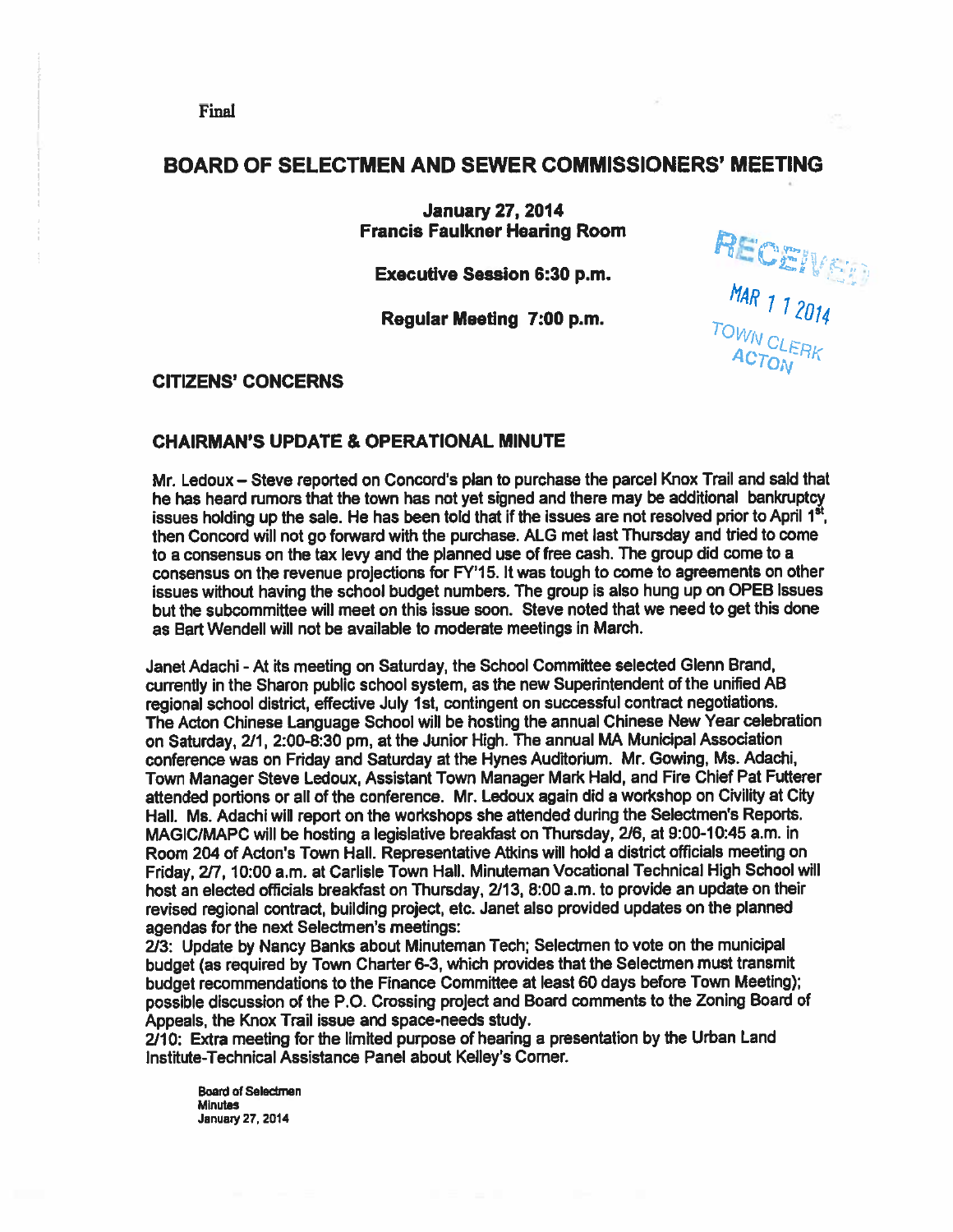2124 Discussion of Town Manager's performance evaluation (postponed from today)

## PUBLIC HEARINGS & APPOINTMENTS

### NOT YOUR AVERAGE JOE'S ALLEGED LIQUOR OVER SERVICE

Chief Widmayer and Officer Fred Rentchler reported on <sup>a</sup> recent over service issue at Not Your Average Joe's (NYAJ). Officer Rentchler laid out the facts of the night, saying that Officer Kwg located <sup>a</sup> staggering male in the street after receiving reports from <sup>a</sup> number of citizens. Officer Kwg determined the man was intoxicated and the man was pu<sup>t</sup> under Protective Custody and held overnight. The police spoke to the man the next day and then followed up on his story, speaking with employees at both Benjarong and NYAJ. There were some inconsistencies with the statements from NYAJ regarding how much the gentleman had been served. He noted that NYAJ was very cooperative throughout this whole process, but the chief said that they need to tighten up their serving policies.

Joe Gartlin and Meredith Chilies of NYM were presen<sup>t</sup> for the hearing. They said they take the issue very seriously and understand that <sup>a</sup> mistake was made. Mr. Galtin said they pu<sup>t</sup> <sup>a</sup> lot of emphasis on training the staff. They require that all employees are Serve Safe certified. Ms. Chilies acknowledged the situation and said that she had tried to talk to the customer to have someone pick him up and tried to feed him bread and shakes. They also offered to pay for <sup>a</sup> cab home for him. Ms. Chilies took full responsibility and said that it was not their intention to over serve the gentleman. She said that he was not showing any signs of stumbling or slurring speech when she walked out of the restaurant with him. She said that she walked with him for <sup>a</sup> while to make sure that he was not getting into <sup>a</sup> car.

Mr. Sonner said that to him the math seems <sup>a</sup> bit off. He was not clear how five drinks over <sup>a</sup> number of hours could have led to the man blowing <sup>a</sup> .23. Ms. Chilies said that it was not clear how much he had consumed before coming to NYAJ. Mr. Sonner asked what they would do if they could do it over. Ms. Chilies said that she would call the Police to assist them.

Mr. Clough asked if the gentleman was in the bar section and if he had multiple staff serve him. Ms. Chilies said that he was at the end of the bar and that all their sewers have lines of communication going so that they can keep track of how much someone has been served.

Ms. Green said that it seems the policy was not being adhered to and that they should retrain their staff. She noted she was not carded when she was there last week and that the policies they presented to the Board say that anyone looking younger than 35 should be carded.

Ms. Adachi asked if they have called the police for any instances in the past. They said not at the Acton store. Ms. Adachi asked if Ms. Chilies knew if the gentleman lived close by, and she said that he indicated that he lived up the street.

Mr. Clough asked about their policy of people coming and going in the bar area. They said that it is normal for patrons to go outside to smoke and come back in and that they just ask the patron to leave something of value.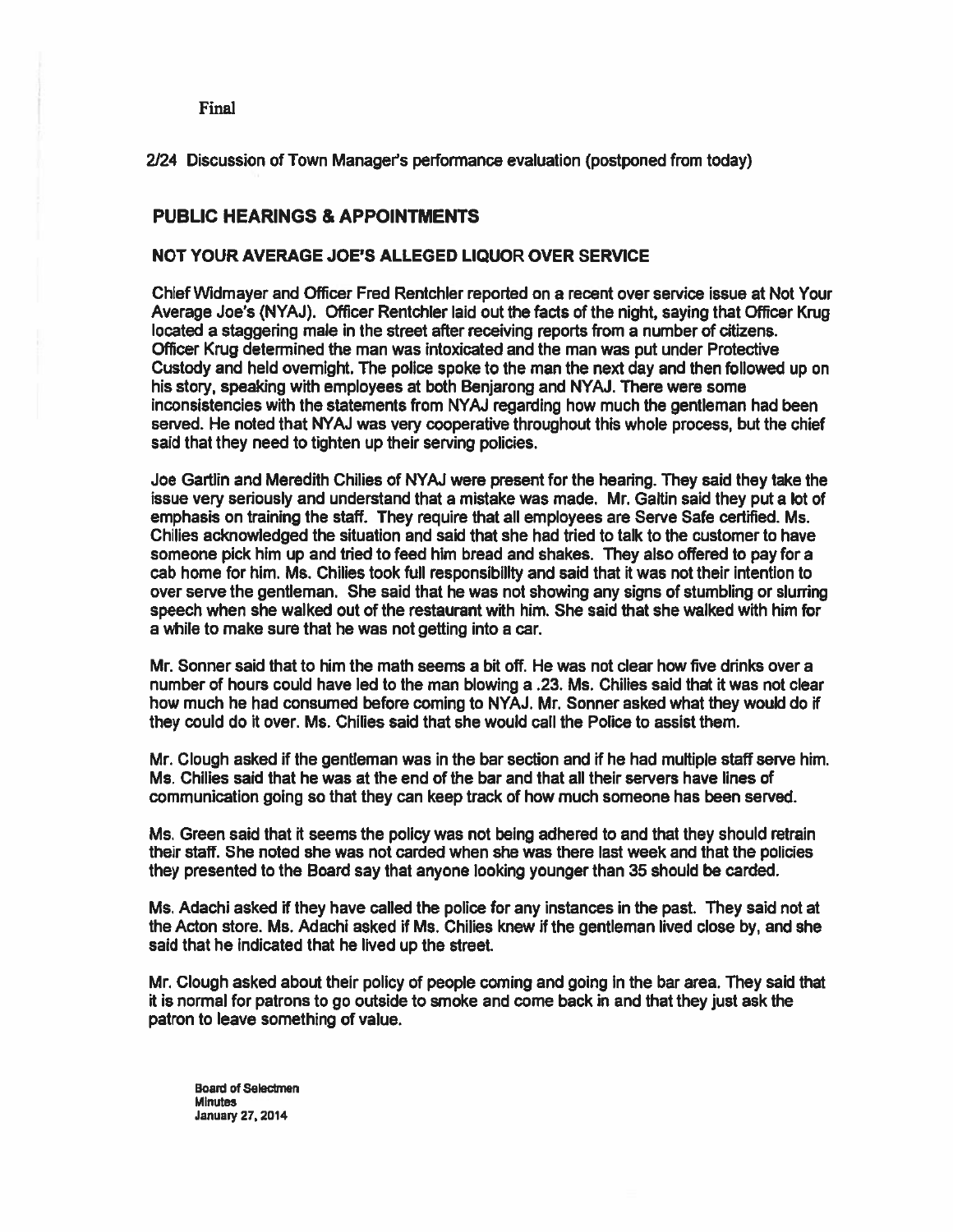The Chief was asked for his recommendation and he felt that we should give them <sup>a</sup> warning. It was noted that in the condition the man was in, if the police had not found him, he may have frozen to death as it was very cold that evening.

Mr. Gowing — Moved to issue <sup>a</sup> warning to Not Your Average Joe's for this incident which will remain in their file. Mr. Clough – second. UNANIMOUS VOTE

### UNIFORM FEE POLICY DISCUSSION

Doug Halley presented the revised Uniform Fee Policy. This policy has been used since 1996. This will provide a framework for setting any fees and for dealing with waivers. The policy is broken into four classes. He outlined the changes to the Uniform Fee Policy. Doug asked the board to adopt the changes.

Ms. Green said they look like improvements, and asked about the class 2 fees the current relationship between the town and schools. Doug said they are usually complicated issues so there haven't been any agreements made under the class 2 fees. Ms. Green also asked about the class 3 classifications and Doug said its mostly non-profit organizations. She also asked how frequently department calculate the hours required related to each fee. Doug said that they are required to revisit this issue every three years.

Mr. Cowing asked if the new policy would begin in July, and Doug said it will. Mr. Gowing also asked about calculating in the costs and saved time of switching to computer automated software. Doug said that the capital costs are factored into the fees and that they don't expec<sup>t</sup> the time requirements to change drastically as most of the time is for enforcement, etc.

Mr. Clough asked how this document is used. Doug said it will be distributed to all department heads once approved by the Board of Selectmen.

Mr. Sonner thanked Doug and asked in the end what this will do will make the assessment of fees more accurate. Doug said that it will fine tune how the fees are calculated and, in making the fees more accurate, there may be some changes in the fee structures in certain departments.

Mr. Sonner— Move to approve the Uniform Fee Policy (with tweaks). Ms. Green — second. UNANIMOUS VOTE

### A/B STUDENT PRESENTATIONS, SIEMENS CHALLENGE FROM THE A/B REGIONAL HIGH SCHOOL STUDENTS

Two teams from the High School presented on the projects they did for the Siemens Challenge. The first team looked at the impact of our food choices on climate change and the environment, They urged people to reduce their consumption of meat because of the costs to the climate. They discussed livestock farming and its effects on climate change as well as on our health.

Ms. Green thanked them for their presentation. She said that she was very impressed by their presentation skills and that it was very professional. She suggested that they look into large scale versus small farms and to perhaps promote the eat local movement.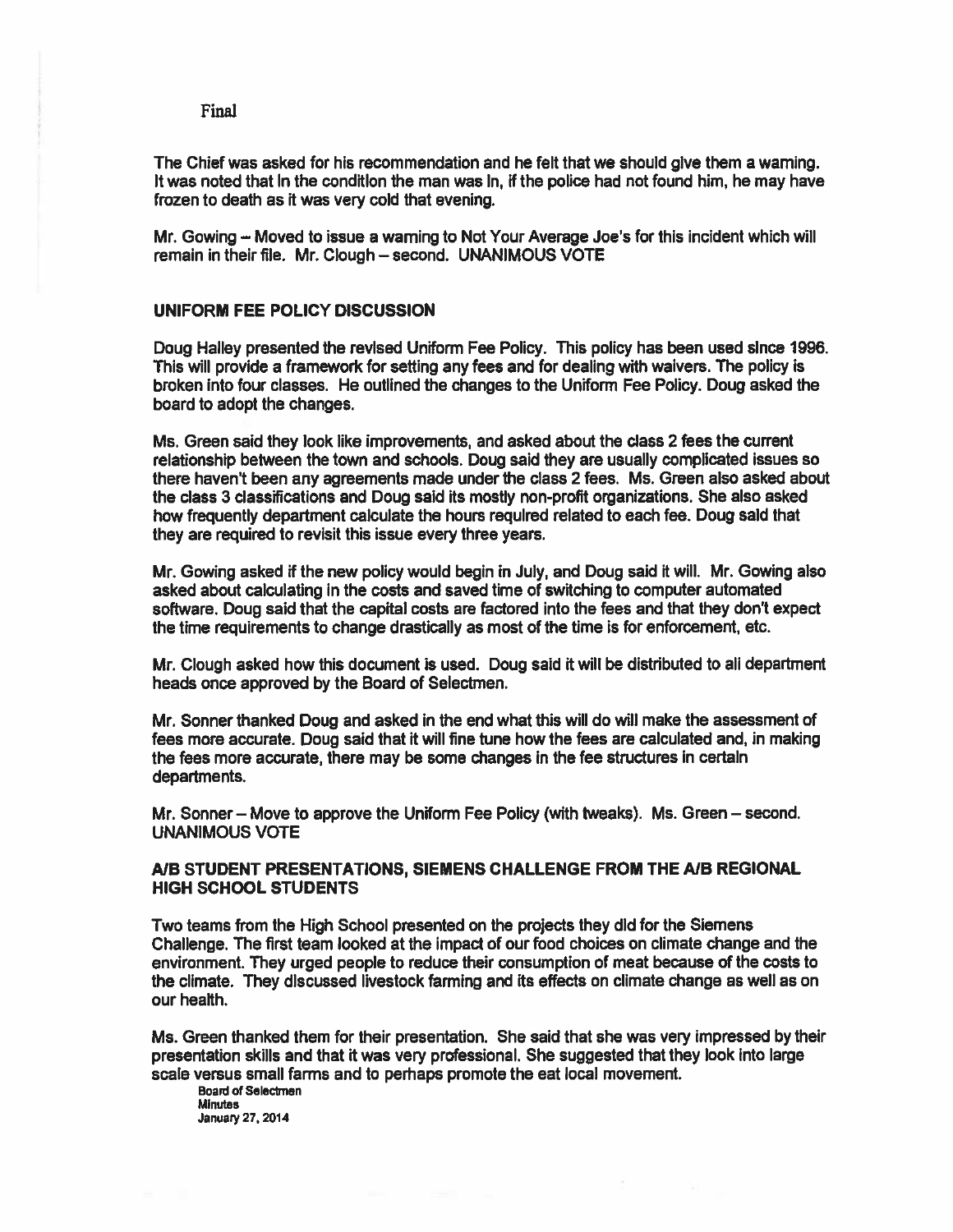Mr. Gowing noted that hey produced <sup>a</sup> fine presentation. He suggested that they use the term 'climate change" instead of 'gIobaI warming."

Mr. Sonner, Mr. Clough, and Ms. Adachi added their thanks and echoed the praise for the students' presentation.

The second presenters spoke about long haul truck mirrors, and their proposal to reduce drag in order to reduce consumption of fuel.

Mr. Sonner asked if the students had calculated out the expected fuel savings versus the cost of their proposed mirror. The students said they expec<sup>t</sup> <sup>a</sup> return on investment within the first year.

Mr. Clough asked if they were required to create a new product for this challenge. The students said they were not required to do so but that is where their research led them.

Mr. Gowing offered his thanks and spoke about factoring in fuel consumption of trains. He also noted that the cabs of long-haul trucks are often owned by <sup>a</sup> different company than the trailer.

Ms. Green thanked them for their presentation. She suggested they start advocating for this change at the state and then take it to the trucking industry.

### SITE PLAN #11112113445 -JACOB ABRAHAM —848 MAIN STREET

Mr. Gowing - Moved to continue to March 24, 2014 at 7:45 p.m. Mr. Sonner -second. UNANIMOUS VOTE

## SELECTMEN'S BUSINESS

### DRAFT OPEN SPACE COMMENTS

Ms. Adachi explained that she and the Town Manager will draft <sup>a</sup> consensus letter once they have heard the opinion of the Board on the draft Open Space Plan.

Mr. Sonner said that the plan was excellent but that he'd like to see it aligned with our capital spending plans. He said that if you just read the plan you do not ge<sup>t</sup> an accurate sense of the town's commitment to protecting open space.

Mr. Clough asked who the audience is for the plan. Ms. Abe said it is mainly for the State. He noted that it was <sup>a</sup> very high quality draft.

Mr. Gowing commented on the quality of the draft and he thinks it will assist in obtaining state grants.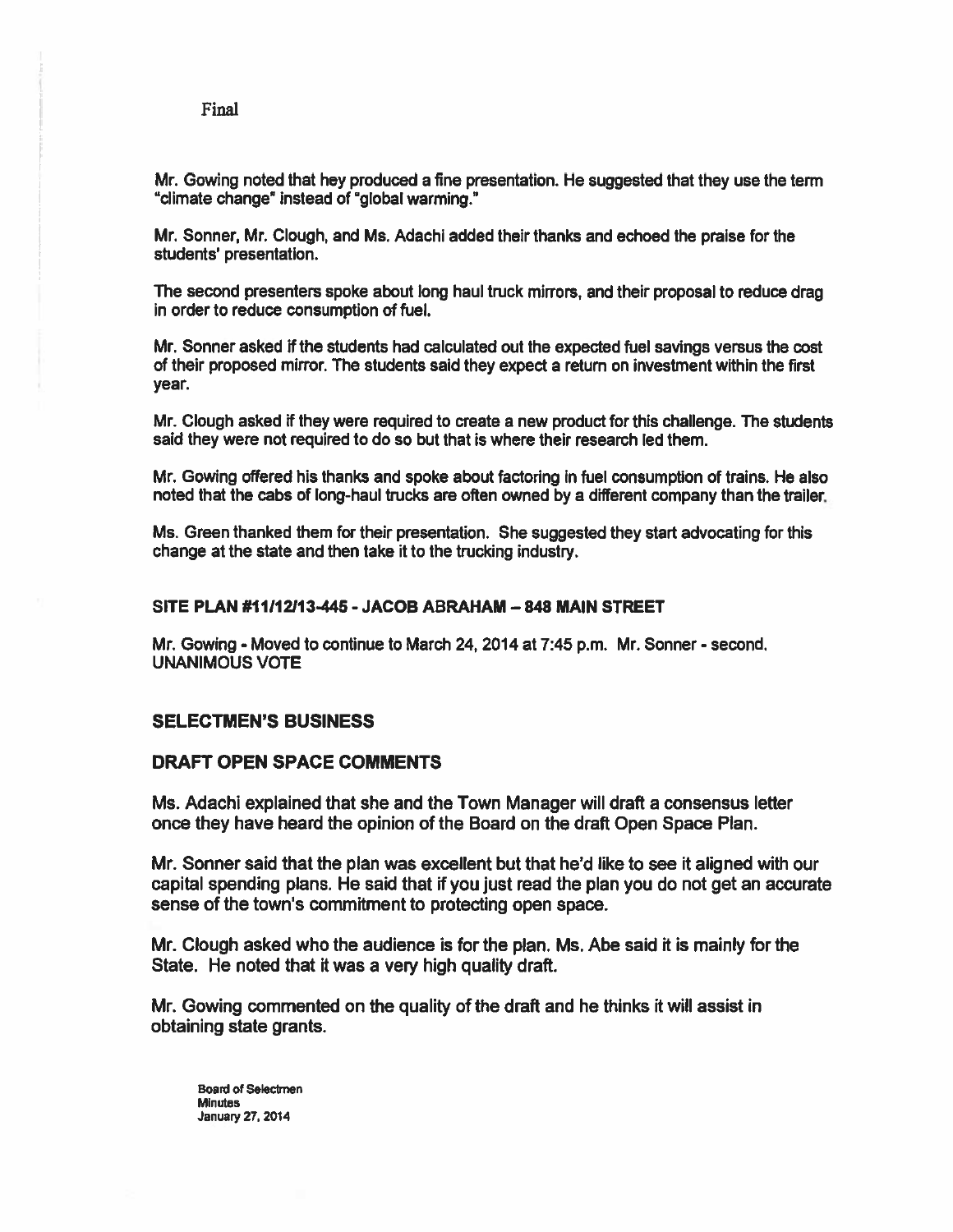Ms. Green had not had <sup>a</sup> chance to see the changes and she will direct questions to the OPS Committee once she has had <sup>a</sup> chance to review.

Mr. Sonner — Moved to authorize the Town Manager and Chairman to draft <sup>a</sup> letter to go in to the booklet which will go to the State. Mr. Gowing — second. UNANIMOUS VOTE

## FY15 BUDGET DISCUSSION

Under the Town Charter, the Board must send <sup>a</sup> proposed budget to the Finance Committee by February  $6<sup>th</sup>$ . Ms. Adachi said that the Board will take a vote on the budget at our February 3<sup>rd</sup> meeting.

Mr. Ledoux offered an introduction and overview of the budget.

Mr. Sonner clarified that this proposal is <sup>a</sup> 2.25% increase over FY'14 if we don't include the costs we will assume from APS. He asked if, from the ALG standpoint, there is recognition and agreemen<sup>t</sup> on how to account for the \$588k in APS costs that the town will take on. Mr. Ledoux said that there is no consensus ye<sup>t</sup> and he noted that we have realized savings in Property Liability and Casualty and Workman's Comp insurances due to regionalization.

Mr. Clough said that taking the savings the town will see from regionalization into account with the costs we will assume from APS, then the net effect is \$388k in additional costs for the town. He noted that, adding this in, our proposed budget will be over 2.5% and that makes it more difficult, particularly if the school budget will come in above 2.5%.

Mr. Gowing said the schools have not factored in Workmen' Compensation and Administration costs and have set what they would pay for OPEB. He said that there are still a lot of moving parts to sort out at ALG.

Ms. Green asked if we factor in the \$388k, then our increase is close to 2.8 percent. Steve Barrett said the \$588k is already in the budget. She also asked what numbers ALG is using for expected revenue. Mr. Barrett said that they used the Governors numbers for local aid.

Herman Kabakoff said that regionalization was sold in par<sup>t</sup> by saying there would be savings and he would expec<sup>t</sup> to see some of those savings going to the whole community.

Mr. Sonner supported regionalization last year based on savings going toward improving education, catching up on OPEB, and relief to current taxpayers.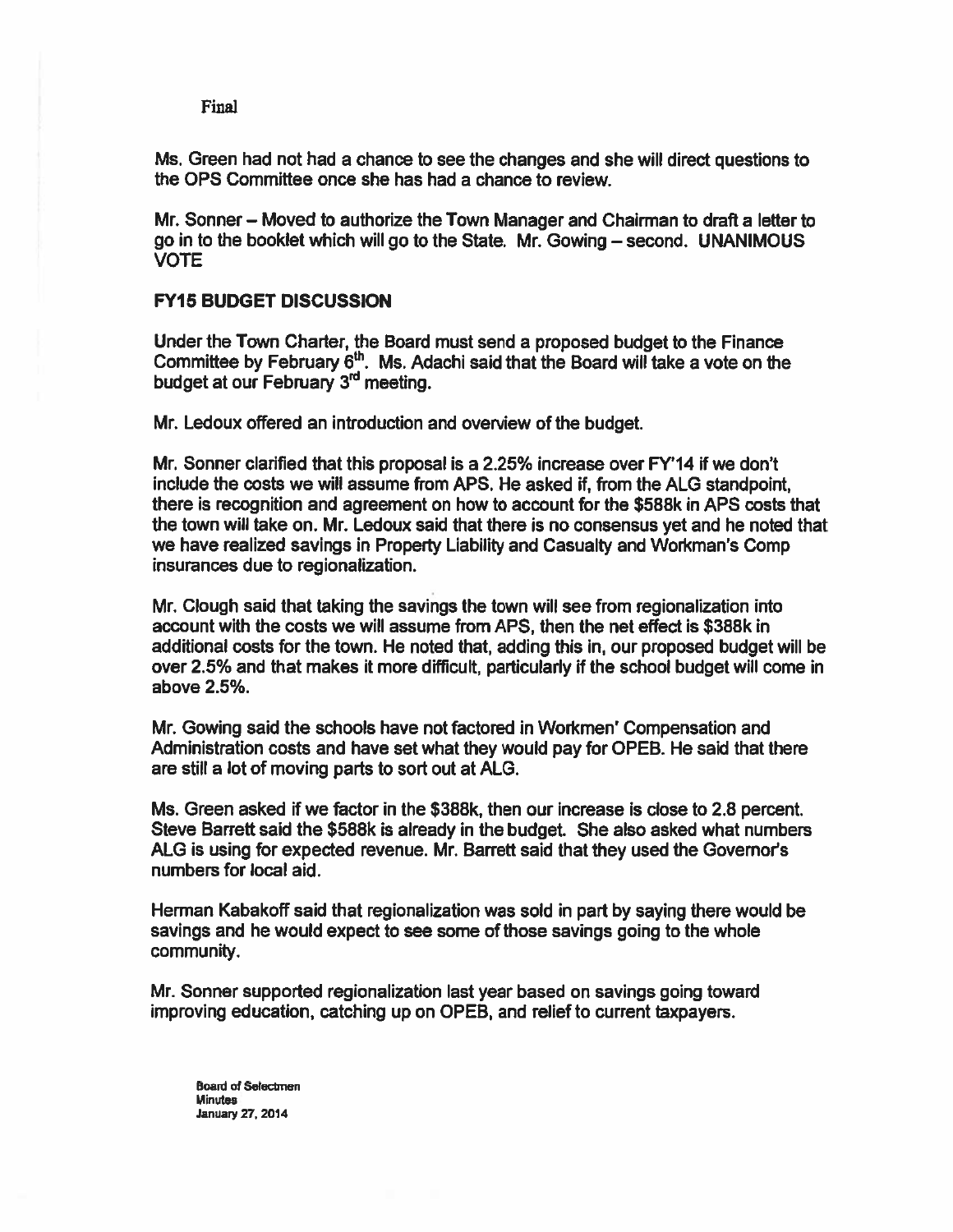The Town Manager noted that in meeting with the school finance officer, they have not had their E&D certified yet.

Ms. Adachi said there are <sup>a</sup> lot of concerns about these issues.

### SELECTMEN'S REPORTS

Mr. Sonner — The commuter rail station reconstruction project is about 6 months behind schedule. Estimated completion is now 2015. Acton 2020 sponsored <sup>a</sup> public forum on Transfer of Development Rights (TDR's) with <sup>a</sup> speaker from MAPC. There are <sup>a</sup> lot of options in how to implement this program.

Mr. Clough – CPC has heard all of the presentations and he noted that all of the requests add up to more than what is available so they will have to determine which projects to pu<sup>t</sup> forward this year.

Ms. Adachi —The Governor signed the special legislation amendment authorizing the ACHC to have associate members. The Regionalization Finance Oversight Subcommittee will meet and hear from Schools Finance Director Don Aicardi on questions about the FY15 budget. WRAC — Might be meeting on 2/5. The stormwater bylaw obviously won't be ready for April Town Meeting. The MMA annual conference was Fri-Sat, 1/24-1/25. The Governor appeare<sup>d</sup> at <sup>a</sup> workshop on state/municipal budgets, urging MMA suppor<sup>t</sup> for the pending OPEB legislation, which MMA opposes because of provisions that would take control out of local hands, requiring retiree health insurance coverage in towns that don't provide, require 50% surviving spouse coverage in towns that don't provide, preven<sup>t</sup> local governments from being able to change contribution rates for retirees. MMA says the MMA isn't the obstacle; public unions are. The MA Selectmen's Association - Michael Widmer was the featured speaker, with <sup>a</sup> special unscheduled appearance by Sen. Markey who perhaps had heard that Sen. Warren would be speaking later at the MMA annual meeting. Widmer said the short-term view was good, with a projected 4.9% growth in revenues for FY15. But in the long term, this is the dawn of <sup>a</sup> new era with more modest annual growth, <sup>a</sup> higher proportion of aging residents in MA and less population growth in MA than elsewhere in US, <sup>a</sup> lower percentage of job creation and less state leeway to provide local aid. Towns that face challenges earlier will do better than those that ignore them. Widmer on OPEB: most MA municipalities can't afford their OPEB obligations, though many are starting to tackle. MA Taxpayers Foundation agrees with the MMA that the Governors proposed reform is inadequate: it doesn't address part-timers and takes away local authority to change premiums post-retirement, <sup>p</sup>lus ft's <sup>a</sup> weak reform package to start with. Even so, public unions oppose. Unions and other will need to grasp what is permanen<sup>t</sup> change in reality. Municipal heafth reform has had significant impact on costs but took time and so will the OPEB resolution. Senators Markey and Warren: The FEMA floodplain remapping changes could drive up flood insurance costs for MA residents, so there is an effort in Congress to delay the effective date. And municipal bonds need to remain tax-free; <sup>a</sup> proposal to cap the tax-free portion was omitted from the latest budget, but it remains <sup>a</sup> contentious issue. Workshop on fiscal stewardship and sustainability: Mostly about OPEB but also touching on unfunded liabilities. Panelists from Pew Research, MA Taxpayers Foundation (not Widmer), Town of Brookline administration. Workshop on capital <sup>p</sup>lanning: panelists were members of Mington FinCom, focused on Arlington's successful use for nearly 30 years of Capital Planning Committee whose members include Town staff and residents. Ms. Adachi will share slides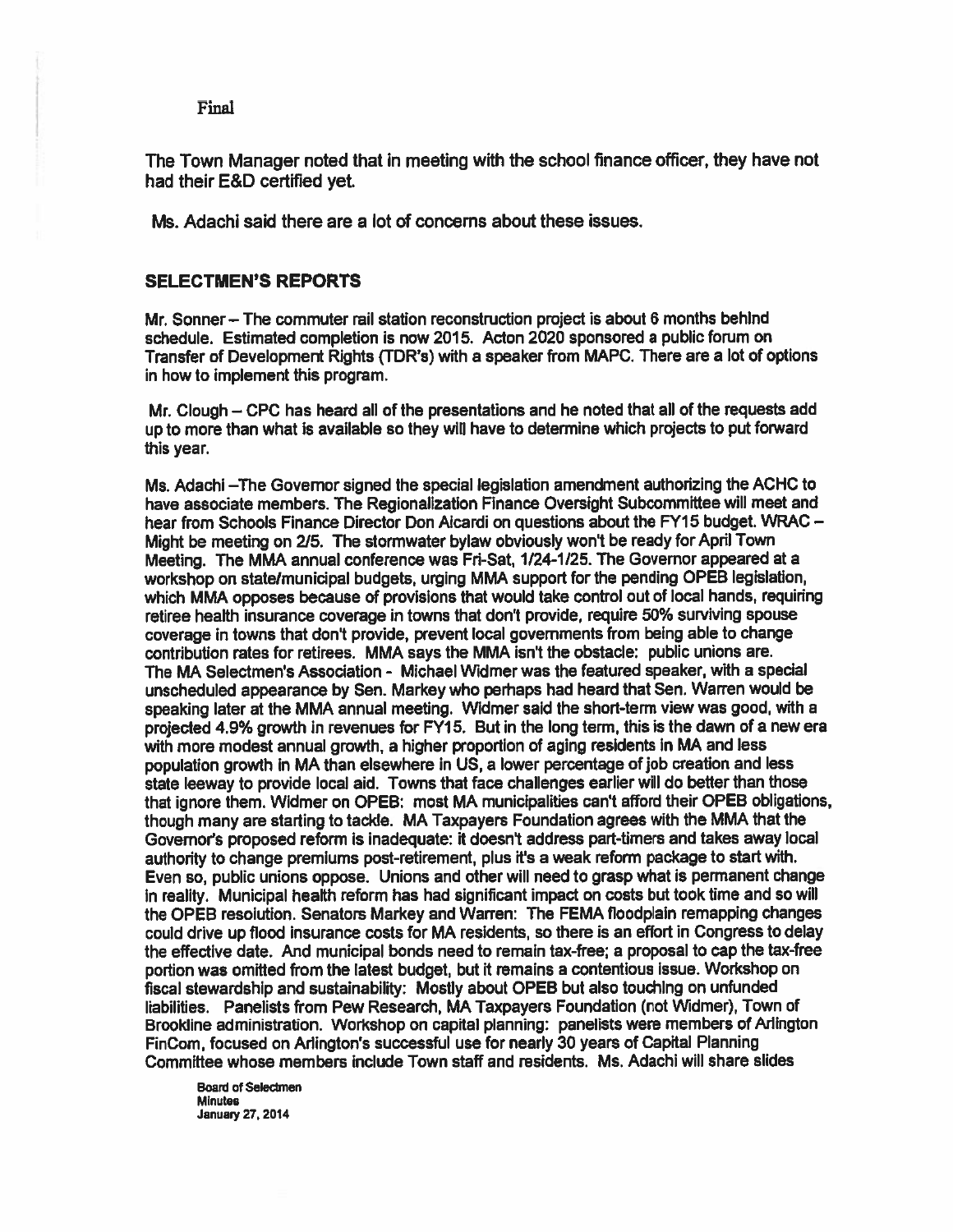Selectmen. Take-aways about OPEB from the fiscal stewardship workshop OPEB: 1) OPEB Is problem that can't be solved through funding, need to makes changes in benefits; 2) need state legislation that changes OPEB eligibility standards; 3) in 2018, Affordable Care Act "Cadillac" tax on generous municipal coverage could become issue for some towns; 4) some municipalities and states are looking at insurance exchanges as option for pre-Medicare coverage—subsidy available. 5) rating agencies looking for municipalities to do something about OPEB, not to solve but to address. 6) in general, not just as to OPEB, develop long-term financial <sup>p</sup>lanning, with strong financial policies—a municipal task, not <sup>a</sup> FinCom task. Acton appears to be in much better shape than other towns represented at meeting.

Mr. Cowing — ALG — additions to the spreadsheet were questioned on both sides (school and town), We're trying to come up with easier ways to introduce new expenses and/or savings. Reported on by Janet Cemetery commission — Cemetery commission met to discuss the repurpose thing of 2 old warrant articles to offset the cost of acquiring <sup>66</sup> Harris St. They requested additional time to consider ft and will decide at their next meeting as they didn't have their full contingent of members. MPO - the discussion of what will appear on this year's TIP and LRTP were discussed. The decision to finalize the projects to be recommended going forward will be discussed in the February through May timeline. I'll notify people when there is an opportunity for public input. MMA — Robert DeLeo, speaker the house, spoke to the governor's house one budget and said — the cities and towns would ge<sup>t</sup> <sup>a</sup> better deal from the legislature. <sup>I</sup> attended <sup>a</sup> seminar on hoarding that was very informative.

Mr. Green — The School Committee discussed changes to Danny's Place. They will no longer have <sup>a</sup> permanen<sup>t</sup> location and will focus more on special one-off programs. The School Committee selected Glenn Bard as the new Superintendent. She attended the MLK No Place for Hate breakfast which featured <sup>a</sup> gues<sup>t</sup> speaker from Palestine.

## **CONSENT**

Mr. Sonner - Moved to approve the Consent Items except 14 - Mr. Gowing - second. UNANIMOUS VOTE

Mr. Clough held item #14. He had questions on what the town would use the paint donation for if CPC does not approve the reques<sup>t</sup> for funding to repaint Town Hall. Mr. Ledoux said they would find other uses for the paint within Town Hall.

Mr Cowing - Moved to approve #14 as amended-Mr. Sonner- second. UNANIMOUS VOTE.

Christine Joyce **Recording Secty** 

Date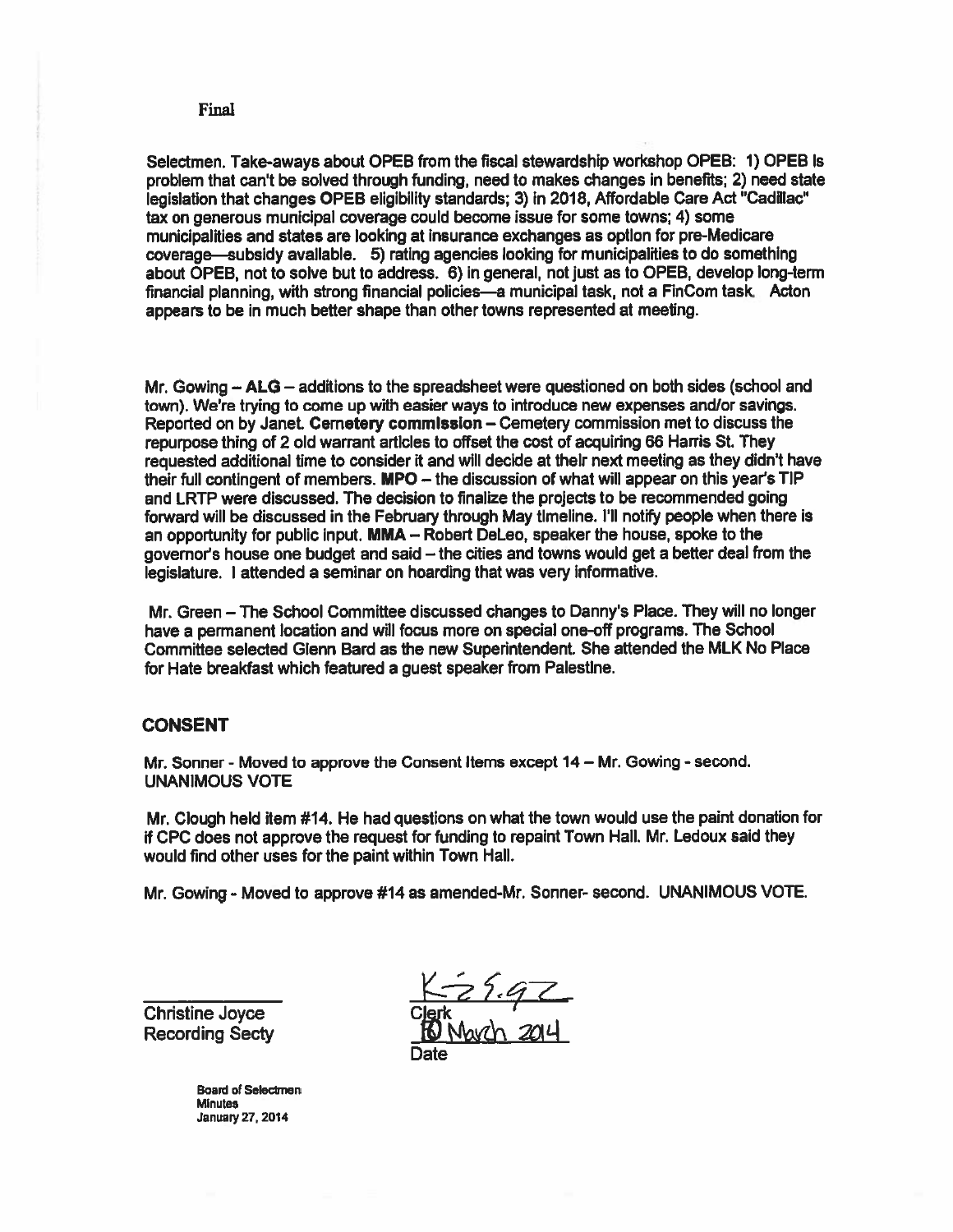# BOARD OF SELECTMEN & SEWER COMMISSIONERS' MEETING AGENDA January 27, 2014 Executive Session

# 6:30 p.m.

# Regular Session at 7:00 P.M.

つlの

# Francis Faulkner Hearing Room

- 6:30 There will be <sup>a</sup> need for an Executive Session to discuss Strategy with respect to Litigation, TRB Development- 400 Mass Ave. CVS Site Plan #444 (Adachi)
- **I. CITIZENS' CONCERNS**

# II. PUBLIC HEARINGS AND APPOINTMENTS

- 1. 7:05 CHAIRMAN'S UPDATEIOPERATIONAL MINUTE The Chairman will briefly update the Board. The Town Manager will provide <sup>a</sup> brief report.
- 2. 7:20 NOT YOUR AVERAGE JOE'S, ALLEGED LIQUOR OVER **SERVICE** See enclosed materials
- 3. 7:35 UNIFORM FEE POLICY DISCUSSION See enclosed materials
- 4. 7:50 TWO SIEMENS CHALLENGE PRESENTATIONS FROM THE MB REGIONAL SCHOOL STUDENTS
- 5. 8:20 SITE PLAN #10111113445 —848 MAIN STREET, JACOB ABRAHAM, WOOD MANUFACTURE Continuation from January 6, 2014

Appilcant wishes to continue to March 24, <sup>2014</sup> at 7:45 p.m.

# SELECTMEN'S BUSINESS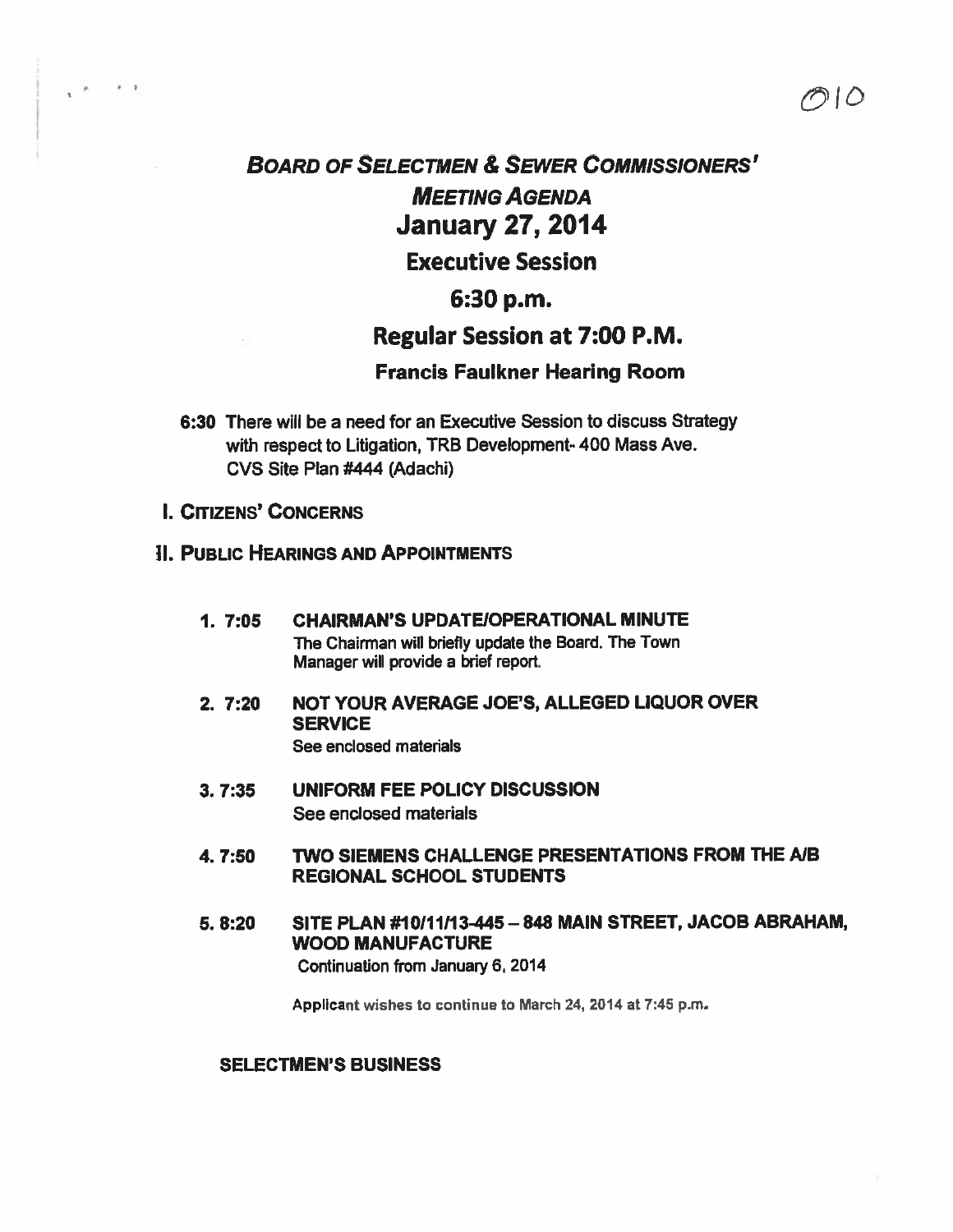- 6. DRAFT OPEN SPACE PLAN COMMENTS
- 7. FY15 BUDGET DISCUSSION See enclosed materials

### SELECTMEN'S REPORTS

## **III. CONSENT AGENDA**

 $\ddot{\phantom{1}}$ 

 $\mathcal{L} = \mathcal{L}$ 

- 8. ACCEPT BOARD OF SELECTMEN MINUTES, DECEMBER 16, 2013 See enclosed materials
- 9. WEST CONCORD DEVELOPMENT LLC. RELEASE/CONFIRMATION THAT ALL DEVELOPER'S OBLIGATIONS HAVE BEEN CONFIRMED See enclosed materials
- 10. ONE DAY LIQUOR LICENSE, ST. ELIZABETH'S CHURCH FUND RAISER See enclosed materials
- 11. EAGLE SCOUT COURT OF HONOR, PAUL LAPINSKI, FEBRUARY 9, 2014 FOR SELECTMAN ASSIGNMENT See enclosed materials
- 12. BILL ROGERS VALENTINE RACE 5K RUN AND WALK THOUGH ACTON See enclosed materials
- 13. ACCEPT GIFT, NATURAL RESOURCES DEPARTMENT See enclosed <sup>a</sup> <sup>g</sup>ift of \$170.00 from Addison Reed to be used for future conservation land trail projects
- 14. ACCEPT GIFT, BENJAMIN MOORE PAINT COMPANY Gift of \$1,802.00 from Benjamin Moore Paint to be used for historic paint restoration of the Town Hall
- 15. ACCEPT GIFT, RECREATION DEPT. See enclosed <sup>g</sup>ift of \$240.00 from Kaminski family for funding the new playground at Goward Field
- 16. ACCEPT GIFT, PLANNING DEPT. See enclosed <sup>a</sup> gift of \$2,000.00 from Robbins Brook affordable housing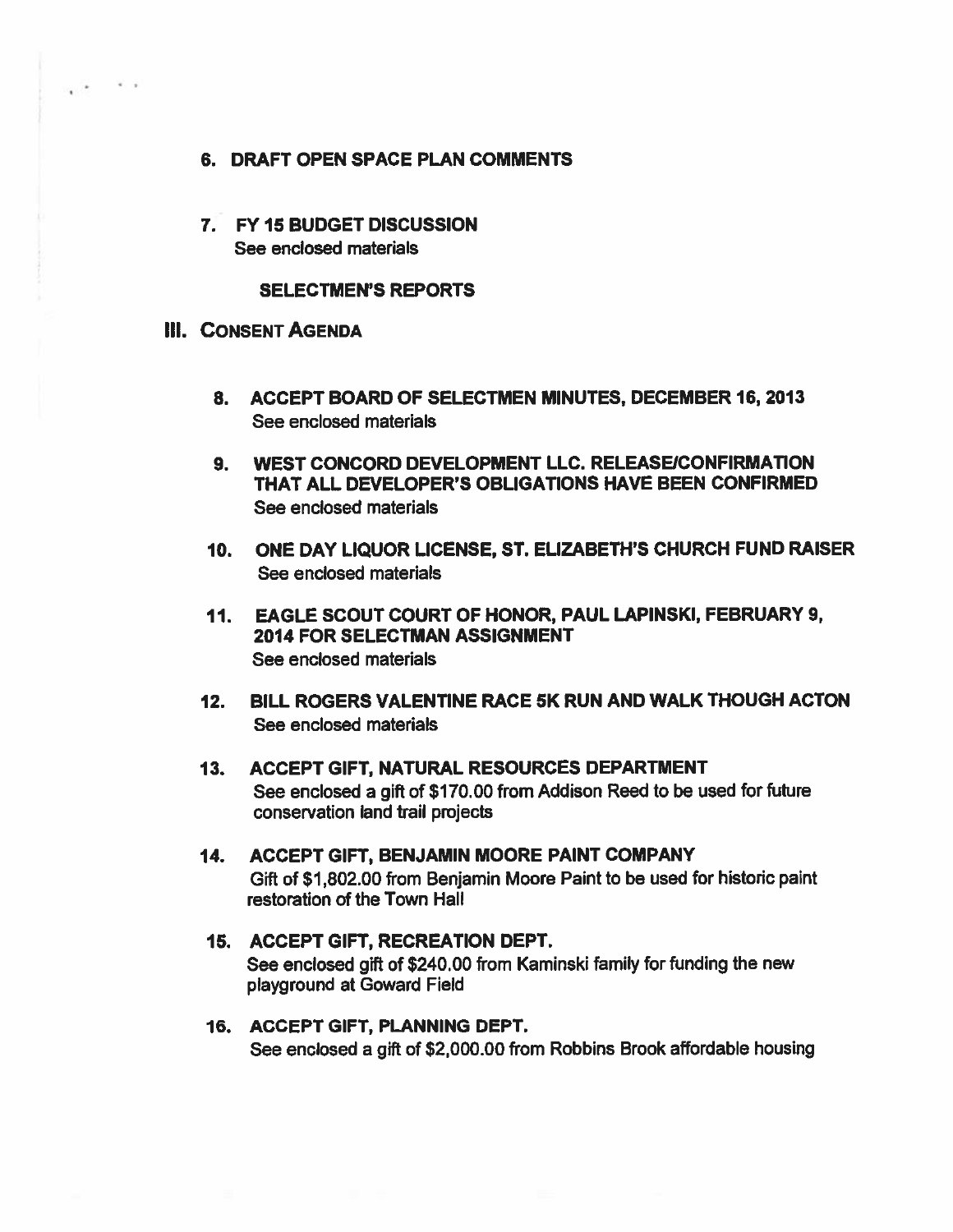- 17. DISPOSAL OF OBSOLETE MATERIALS, MEMORIAL LIBRARY See enclosed materials
- 18. SENIOR CENTER DECLARE SURPLUS, POOL AND PING PONG TABLES

See enclosed materials

# EXECUTIVE SESSION

 $\mathcal{L}$ 

 $\mathcal{N}=\mathcal{N}$ 

# ADDITIONAL INFORMATION

See enclosed correspondence that is strictly informational and requires no Board action

# FUTURE AGENDAS

To facilitate scheduling for interested parties, the following items are scheduled for discussion on future agendas. This is not <sup>a</sup> complete agenda

| <b>FEBRUARY 3</b>           | <b>FEBRUARY 24</b>                                                                                                                                              |  |  |  |
|-----------------------------|-----------------------------------------------------------------------------------------------------------------------------------------------------------------|--|--|--|
| <b>Minuteman Voc Update</b> | Panera Bread Site Plan #3/5/13-441 252 Main St.                                                                                                                 |  |  |  |
|                             | (Request for withdrawal)                                                                                                                                        |  |  |  |
| <b>PENDING MINUTES</b>      | PENDING COMMITTEE APPOINTMENTS                                                                                                                                  |  |  |  |
| January 6, & 11, 2014       | Sherman Smith - Land Stewardship - Sent to VCC 1/22<br>Brad Graham - sent to VCC - Historical Commission<br>Hongyu Lio sent to VCC - Economic Development       |  |  |  |
|                             | Connie Ingram - Sent To VCC - Cernetery Commissioner                                                                                                            |  |  |  |
|                             | Vandarna Sharma -- interested in sustainable housing -- applicant will<br>sit in on committee's to see what she feels would be appropriate<br>for her interests |  |  |  |
|                             | <b>INTERVIEWED BY VCC</b>                                                                                                                                       |  |  |  |
|                             | Robert Skilling - Senior Center Study Committee<br>Chris Hamilton - Senior Center Study Committee                                                               |  |  |  |
|                             | Margaret Flanary- Senior Center Study Com.                                                                                                                      |  |  |  |
|                             | Warren Richmond - Various Interests will let us know                                                                                                            |  |  |  |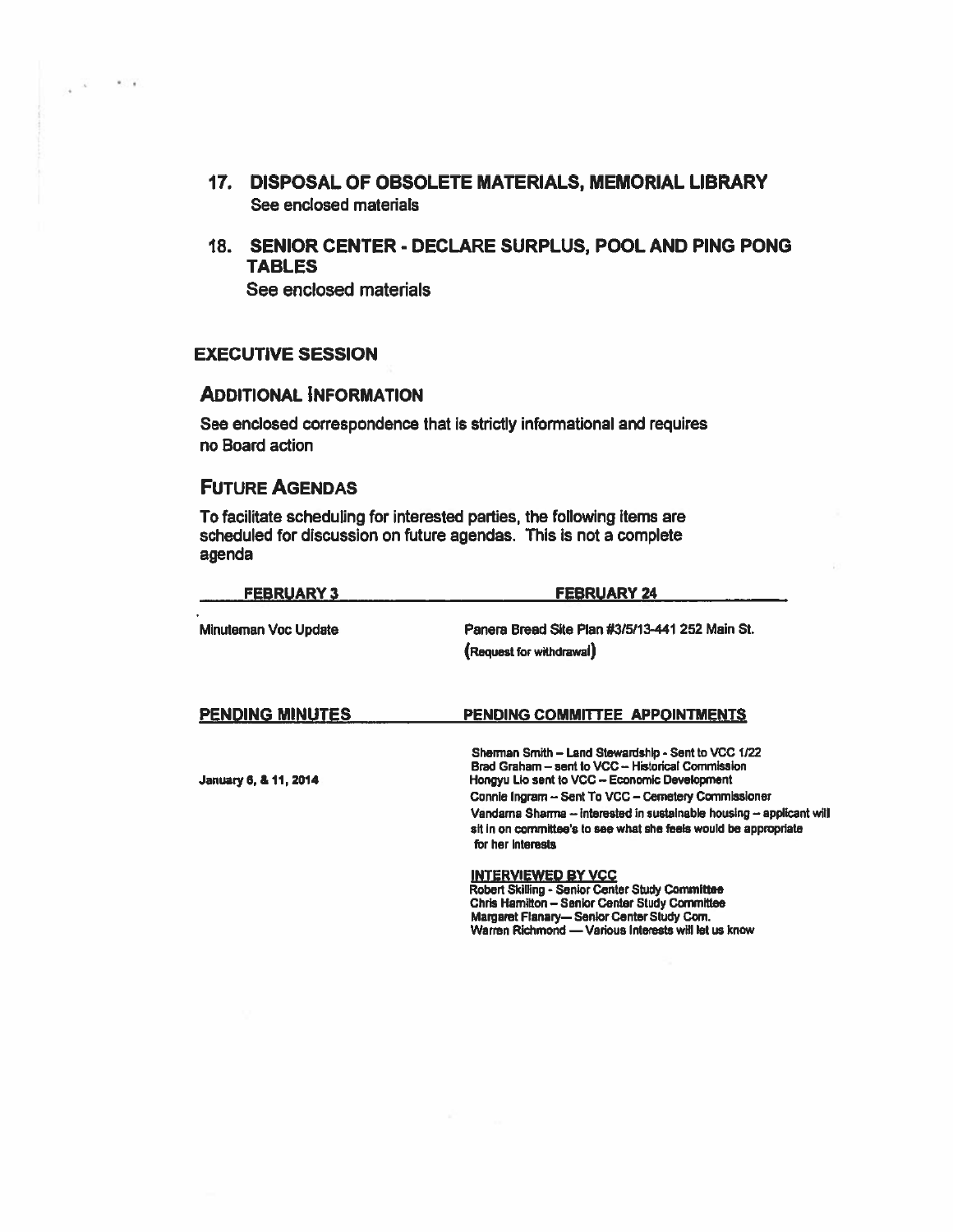| <b>Xerox DocuShare</b><br>Home: Content Map, What's New Users & Groups, Help<br>manager Logout My Decushare My Tasks<br>Search Im This Collection V Artwaread. |                          |                                                                         |         |                  |              |                                                 |  |  |
|----------------------------------------------------------------------------------------------------------------------------------------------------------------|--------------------------|-------------------------------------------------------------------------|---------|------------------|--------------|-------------------------------------------------|--|--|
|                                                                                                                                                                |                          |                                                                         |         |                  |              |                                                 |  |  |
| <b>@ My Background Jobs (91)</b>                                                                                                                               |                          |                                                                         |         |                  |              |                                                 |  |  |
| Location: Home » Public Meetings » Board of Selectmen » 2014 » 01-27 » Agenda Listing                                                                          |                          |                                                                         |         |                  |              |                                                 |  |  |
| <b>P</b> Agenda                                                                                                                                                |                          |                                                                         |         |                  |              | <b>E</b> Properties<br>ናት Add to Favorites<br>v |  |  |
|                                                                                                                                                                | Edit Selected            | Go<br>Go<br>Add                                                         |         |                  |              | Refresh<br>震<br>$\mathbb{R}$                    |  |  |
|                                                                                                                                                                | $\Box$ Type $\cap$ Title |                                                                         | Owner   | <b>Edited</b>    | <b>Size</b>  | Actions                                         |  |  |
| Ħ                                                                                                                                                              | 园                        | 010 Agenda, Board of Selectmen,<br>January 27, 2014                     | manager | 01/24/14         | <b>48 KB</b> | 出野田○~                                           |  |  |
| □                                                                                                                                                              | 急                        | 020 (2) Not Your Average Joe's<br>Alleged Over Serving Patron           |         | manager 01/24/14 | 376 KB       | 日曜田○~                                           |  |  |
| □                                                                                                                                                              | 偈                        | 030 (3) Uniform Fee Policy Revisions<br>e                               |         | manager 01/24/14 | 124 KB       | 日曜田一~                                           |  |  |
| □                                                                                                                                                              | 囹                        | 031 (3) Uniform Fee Policy D                                            |         | manager 01/24/14 | <b>47 KB</b> | 出風面ロャ                                           |  |  |
| □                                                                                                                                                              | 冠                        | 032 (3) Uniform Fee Policy Slide<br><b>Presentation Materials &amp;</b> |         | manager 01/24/14 | 225 KB       | 出界団中ャ                                           |  |  |
| □                                                                                                                                                              | 冠                        | 040 (4) Slemens Challenge<br>Presentation 日                             |         | manager 01/24/14 | 1 MB         | 日風図ロャ                                           |  |  |
| ◻                                                                                                                                                              | 嵒                        | 050 (7) FY15 Budget % Changes from<br>FY14 &                            |         | manager 01/24/14 | 31 KB        | 日露図ロマ                                           |  |  |
| □                                                                                                                                                              | 匐                        | 060 (8) Selectmen's Minutes,<br>December 16, 2013                       |         | manager 01/24/14 | <b>86 KB</b> | 日曜田ロャ                                           |  |  |
| О                                                                                                                                                              | 嵒                        | 070 (9) West Concord Development<br>Release/Confirmation &              |         | manager 01/24/14 | 368 KB       | 内部的ロャ                                           |  |  |
| о                                                                                                                                                              | 6                        | 080 (10) One Day Liquor License, St.<br>Elizabeth's <i>日</i>            |         | manager 01/24/14 | <b>77 KB</b> | 国路图□>                                           |  |  |
| □                                                                                                                                                              | 急                        | 090 (11) Boy Scout of Honor Eagle<br>Scout, Paul Lapinaski D            |         | manager 01/24/14 | <b>30 KB</b> | 出界图□▽                                           |  |  |
| О                                                                                                                                                              | 冠                        | 110 (12) Road Race Permit, Marx<br>Racing &                             |         | manager 01/24/14 | 92 KB        | 阻風図□▽                                           |  |  |
| □                                                                                                                                                              | 包                        | 129 (13) Accept Gift, Natural<br>Resources Department P                 |         | manager 01/24/14 | <b>11 KB</b> | 日路函○ ▼                                          |  |  |
| □                                                                                                                                                              | B                        | 130 (15) Accept Gift, Recreation<br>Department <b>#</b>                 |         | manager 01/24/14 | <b>99 KB</b> | 日界団中ャ                                           |  |  |
| □                                                                                                                                                              | 雹                        | 130 (16) Accept Gift, Planning Dept.<br>9                               |         | manager 01/24/14 | <b>27 KB</b> | 日曜団ロャ                                           |  |  |
| □                                                                                                                                                              | 囹                        | 140 (17) Disposal of Obsolete<br>Materials - Memorial Library           |         | manager 01/24/14 | <b>15 KB</b> | 白蛾的中~                                           |  |  |
| п                                                                                                                                                              | 魚                        |                                                                         |         | manager 01/24/14 | <b>58 KB</b> | 日曜田口~                                           |  |  |